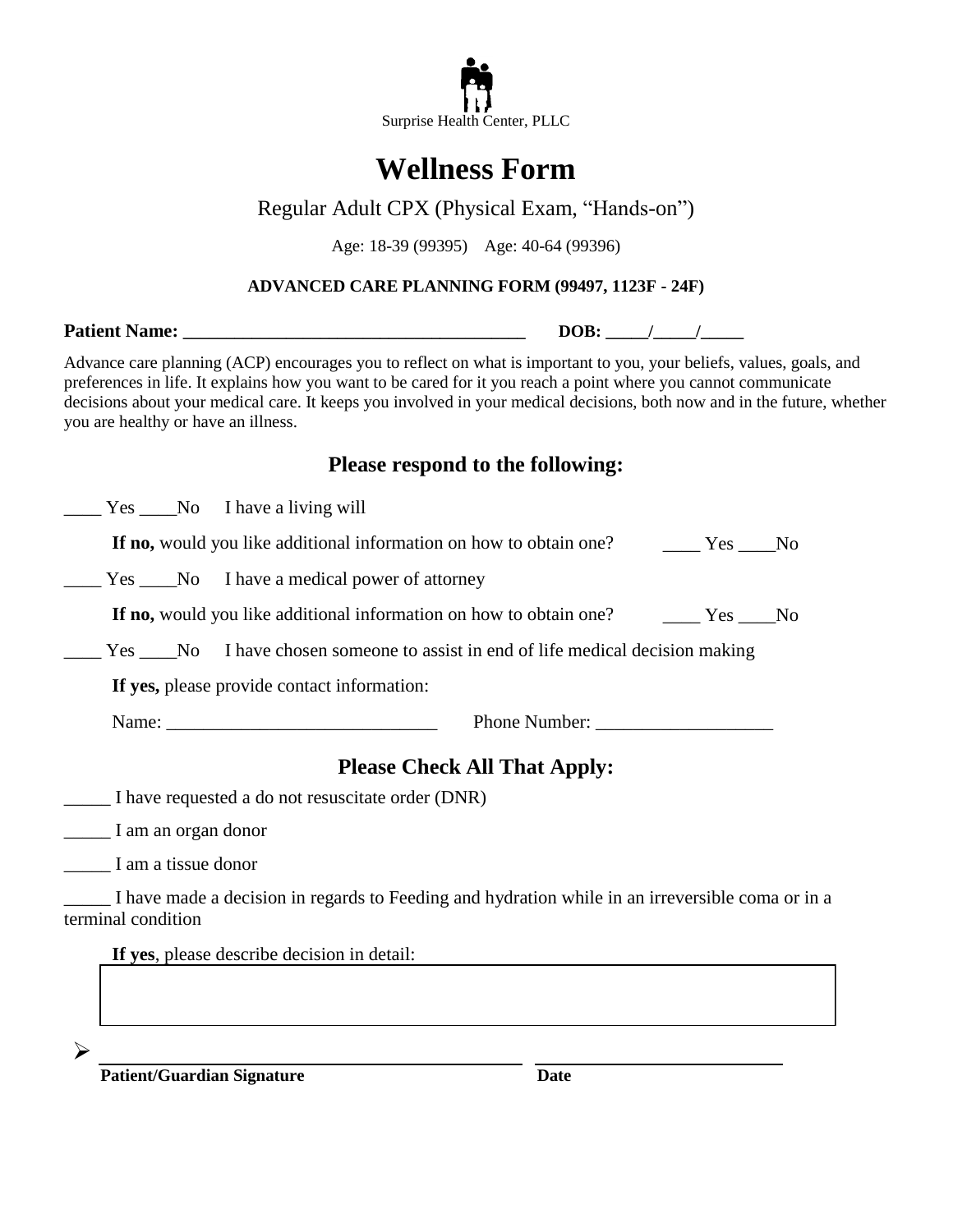

| <b>Patient Name:</b>                                                                                                                                                                                                                                       |                  |                        |                               |                           |  |  |
|------------------------------------------------------------------------------------------------------------------------------------------------------------------------------------------------------------------------------------------------------------|------------------|------------------------|-------------------------------|---------------------------|--|--|
| <b>Patient Health Questionnaire (PHQ-9) G0444</b>                                                                                                                                                                                                          |                  |                        |                               |                           |  |  |
| Over the past 2 weeks, how often have you<br>been bothered by any of the following<br>problems:                                                                                                                                                            | Not at all       | <b>Several</b><br>days | More than<br>half the<br>days | <b>Nearly</b><br>everyday |  |  |
| 1. Little interest or pleasure in doing things                                                                                                                                                                                                             | $\Omega$         |                        | $\overline{2}$                | 3                         |  |  |
| 2. Feeling down, depressed or hopeless                                                                                                                                                                                                                     | $\boldsymbol{0}$ | 1                      | $\overline{c}$                | 3                         |  |  |
| 3. Trouble falling asleep, staying asleep, or<br>sleeping too much                                                                                                                                                                                         | $\theta$         | -1                     | $\overline{2}$                | 3                         |  |  |
| 4. Feeling tired or having little energy                                                                                                                                                                                                                   | $\theta$         | $\mathbf{1}$           | $\overline{2}$                | 3                         |  |  |
| 5. Poor appetite or overeating                                                                                                                                                                                                                             | $\Omega$         |                        | $\overline{2}$                | 3                         |  |  |
| 6. Feeling bad about yourself- or that you're a<br>failure or have let yourself or family down                                                                                                                                                             | $\theta$         |                        | $\overline{2}$                | 3                         |  |  |
| 7. Trouble concentrating on things, such as<br>reading the newspaper or watching television                                                                                                                                                                | $\overline{0}$   |                        | $\overline{2}$                | 3                         |  |  |
| Moving or speaking so slowly that other<br>8.<br>people could have noticed. Or, the opposite-<br>being so fidgety or restless that you have been<br>moving around a lot more than usual                                                                    | $\theta$         | $\mathbf{1}$           | $\overline{2}$                | 3                         |  |  |
| Thoughts that you would be better off dead or<br>9.<br>of hurting yourself in some way                                                                                                                                                                     | $\vert 0 \vert$  | $\perp$                |                               | 3                         |  |  |
| If you checked off any problems, how difficult<br>have those problems made it for you to do your<br>Extremely<br>Somewhat<br>Very<br>Not at all<br>difficult<br>work, take of things at home, or get along with<br>difficult<br>difficult<br>other people? |                  |                        |                               |                           |  |  |
| <b>Column Totals:</b>                                                                                                                                                                                                                                      | $+$              | $+$                    | $+$                           |                           |  |  |
| Total Score $=$                                                                                                                                                                                                                                            |                  |                        |                               |                           |  |  |